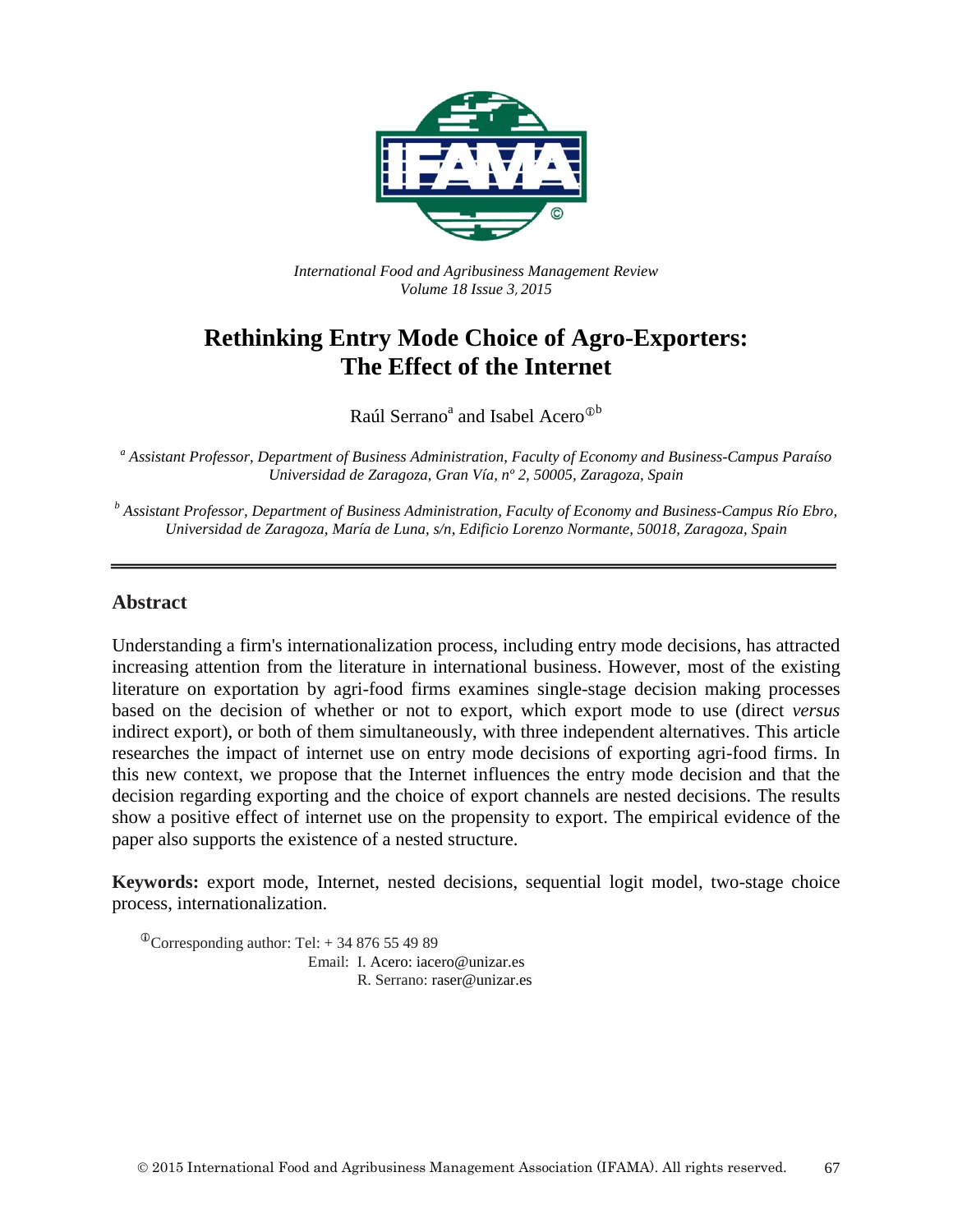## **Introduction**

The literature on international trade points out that there are two main alternatives for conventional sales channels: a direct sales channel, or an indirect sales channel which employs independent members located in the foreign market (Frazier 1999, Gabrielson and Gabrielson 2011). The Uppsala model proposes a slow and sequential internationalization process that depends on the gradual accumulation of knowledge of foreign markets (Johanson and Vahlne 1977). Traditionally, in the first stages, export intermediaries perform an important "middleman" function by linking firms and customers in geographically distinct markets that could not have been connected otherwise. Later, as firms gain experience, they adopt the direct sales channel option (Gabrielson and Gabrielson 2011). However, since the Internet can reduce the liabilities of foreignness and newness and resource scarcity (Samiee 1998, Gabrielson and Gabrielson 2011) it could be modifying the entry mode choices. The Internet can be used as a direct sales channel and thus contribute to accelerating the firm´s internationalization process (Arenius et al. 2006, Gabrielson and Gabrielson 2011).

The intense process of the globalization of economic activity has made addressing the internationalization process a condition for the survival of enterprises in the agro-industrial sector. However, the entry into international markets is still a challenge for a number of companies, especially in industries such as wine, which is very fragmented and composed of small wineries. For small companies, crossing the border means facing the initial costs of the internationalization process and then competing and managing an international business in a heterogeneous and more demanding context than the local market. The agro-exporters´ lack of size and the absence of the necessary resources and skills make internationalization a high risk proposition. However, the Internet is reducing the initial costs associated with finding information and is shortening the internationalization process (Sinkovics and Penz 2005, Mariussen and Ndlovu 2012, Sinkovics et al. 2013). According to a recent report by the OEMV (Spanish Observatory of the Wine Market), e-commerce in wine is growing exponentially worldwide. The online wine trade in the US has reached 600 million dollars and is also playing a leading role in Europe, where for example, online wine sales account for a total of 200 million euros a year in Britain.

Despite the expansion and relevance of the Internet in the business world, the impact of the Internet on the configuration of international corporate modes of operations and sales channels has been overlooked in the literature (Arenius et al. 2006). However, some authors have argued that this impact can be significant (Gabrielsson et al. 2002), so it is necessary to analyze in detail the effect that the Internet can have on selecting the mode of entry. The Internet improves the access to information of foreign markets, reduces transaction costs, and has also mitigated the effect of distance between countries (Bojnec and Ferto 2010). All this is particularly important for the first entry mode decision, when the firm decides whether or not to export. Some authors have argued that the Internet is one of the ways for small size firms to sell abroad rapidly (Gabrielsson and Kirpalani 2004). As a matter of fact, some evidence shows that when properly used, the Internet can reduce the liabilities of foreignness and newness (Kotha et al. 2001) and resource scarcity, and thus contribute to a faster internationalization (Arenius et al. 2006).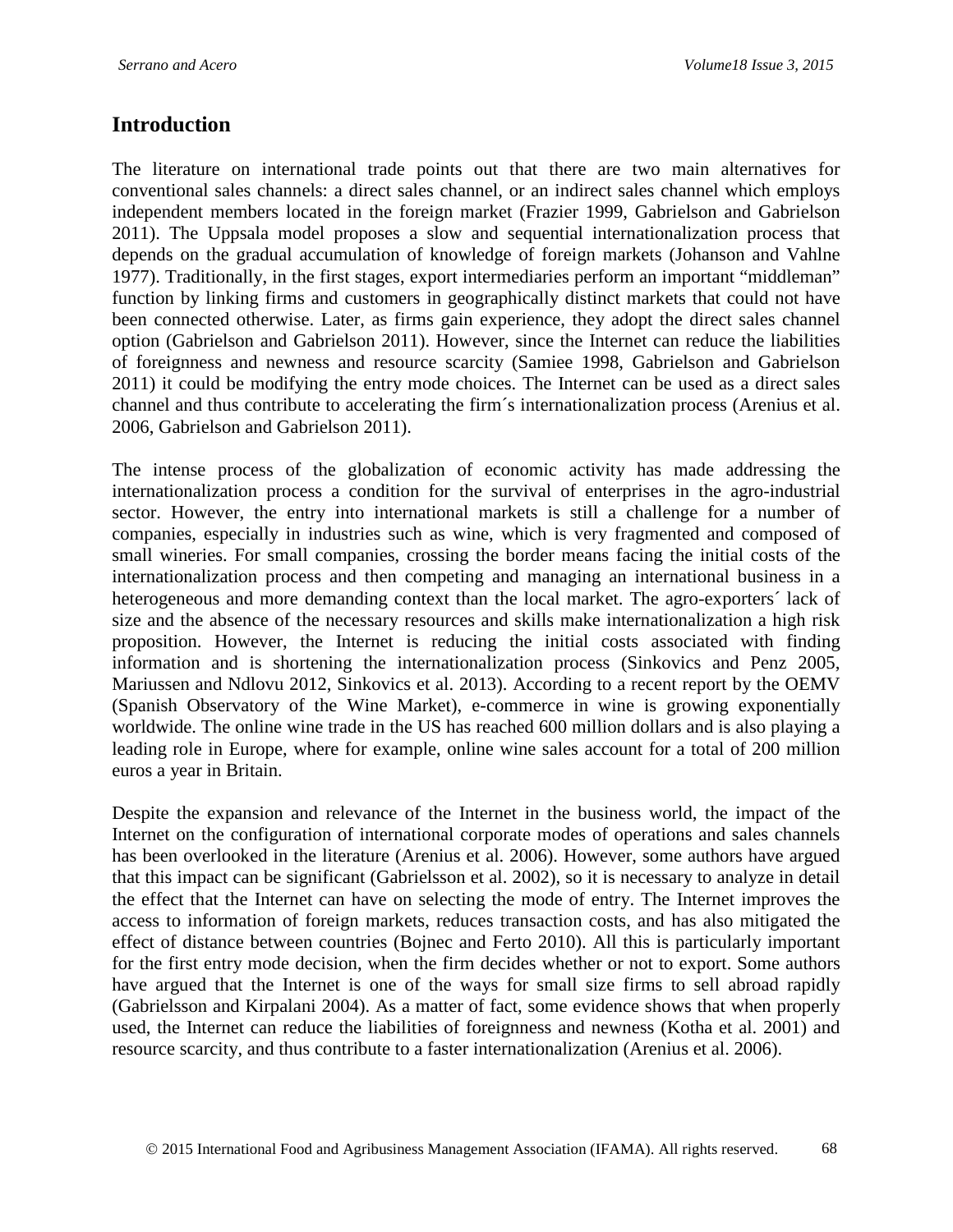In this sense, the Internet has the capacity to significantly increase not only the efficiency of market transactions, but also to enhance the learning process of international operations through faster and more extensive access to relevant information (Glavas and Mathews 2014). Therefore, the Internet can serve as a direct channel saving costs and eliminating intermediaries between wine producers and end consumers. Furthermore, as Rodríguez and Cervantes (2011) point out, the Internet is an important communication and distribution channel, particularly for SMEs due to the efficiency-cost relationship. By using the Internet through website applications, SMEs have been able to considerably reduce international business operating costs, thus increasing their ability to respond to new international market opportunities (Glavas and Mathews 2014).

The basic choice made by firms, i.e. whether or not to export to foreign markets, is usually treated in the literature of probabilistic choice as a single, independent decision and Binomial Logit Models are used (for example, García et al. 2002). As an alternative to previous research, Pan and Tse (2000) and Kumar and Subramaniam (1997) assume that the decision on entry mode is a more complex process, in which a natural hierarchy exists among the various modes of entry. Following this multi-stage approach, we propose that the Internet modifies the decision on entry mode so that the decision to sell abroad and the choice of export channel (indirect versus direct export) are nested decisions. In this context, this article researches the impact of internet use on the entry mode decisions of exporting agri-food firms. In light of the above the study carries out empirical analysis using a DOC (Designation of Origin) Rioja sample of 177 firms, with focus on internet use.

The rest of the paper is organized as follows. In the next section we analyze the influence of the Internet on the decision of mode entry and then the superiority of a sequential multi-stage process for choosing entry mode type over a single-stage choice process. We specify the hypotheses in this section. Then we describe the data and methodology used to test the hypotheses and report the findings of our research. Finally, we discuss the main conclusions of the study.

## **Theoretical Framework and Hypotheses**

#### *The Internet and the Export Mode Entry Decision*

The entry mode literature has attempted to explain channel selection on the basis of cost and efficiency considerations (Gabrielson and Gabrielson 2011). As it is well known, such entry can be done by external means (low control modes) or be internalized within the company (high control modes). In this sense, the Transaction Costs (TCs) approach has been one of the approaches used most frequently. The Transaction Costs approach posits that firms select the mode of entry that provides them with the lowest cost solution (Masten 1993, Shelanski and Klein 1995, Goldsmith and Sporleder 1998). Chiles and McMackin (1996: 74) put it succinctly: TCs approach focus the attention on the attributes of the transaction. Similarly, economizing on TCs is viewed as the main purpose of economic institutions (Brouthers et al. 2003).

Accordingly, the conventional view of the incremental process of internationalization (Uppsala model) proposes a slow and sequential internationalization process that depends on the gradual accumulation of knowledge of foreign markets (Johanson and Vahlne 1977). Since indirect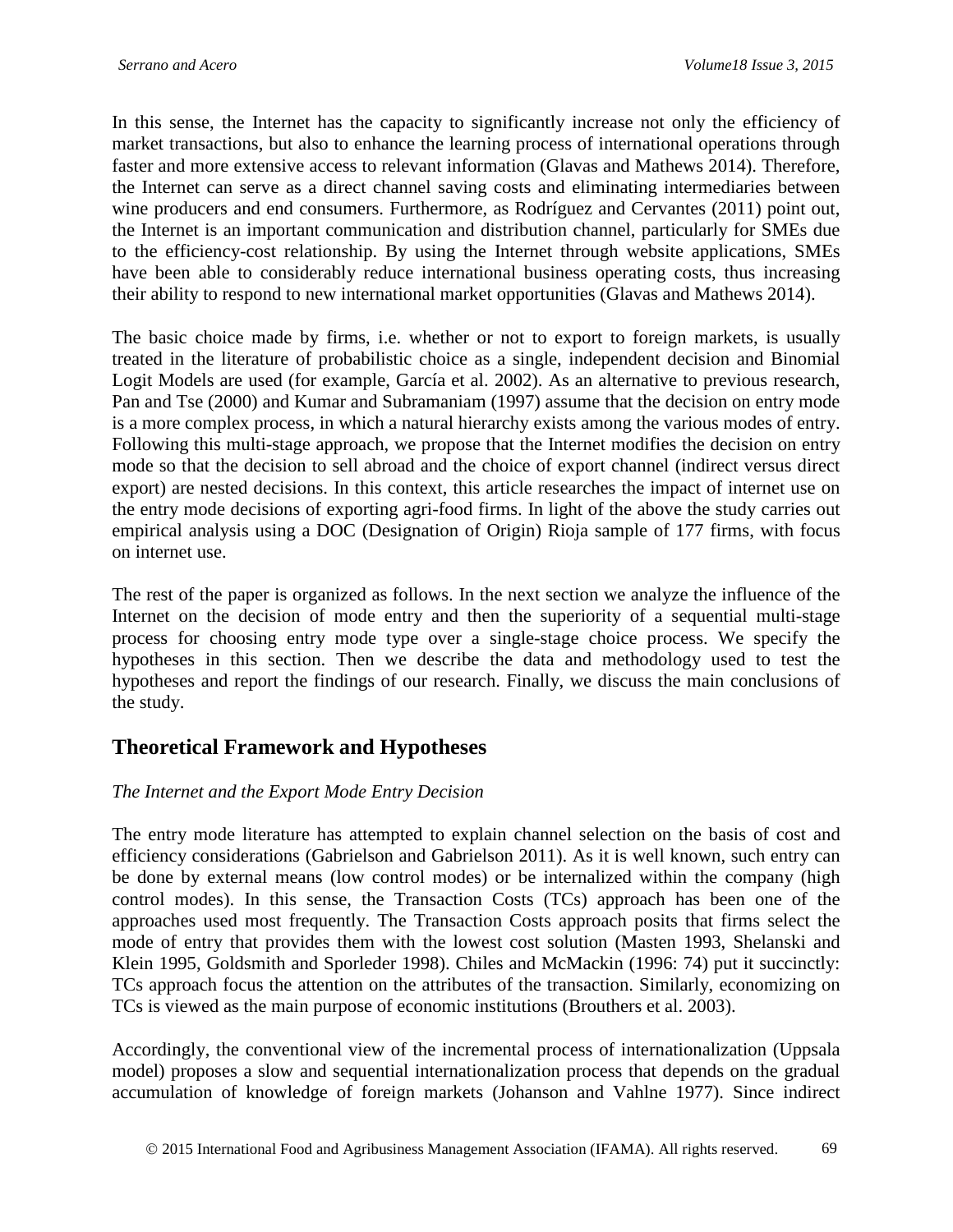exporting involves a smaller commitment of financial resources than direct exporting (Johanson and Wiedersheim-Paul 1975), the literature predicts that smaller firms will prefer the indirect export mode (Osborne 1996, Campa and Guillén 1995, Rialp et al. 2002). However, recent developments in modern technologies, such as the Internet, can modify the transaction costs. In this regard, the Internet can decrease the minimum transaction size at which direct sales are efficient (Javalgi and Ramsey 2001, Gabrielson and Gabrielson 2011) and it can make early internationalization a more viable and cost-effective option (Sinkovics and Penz 2005, Sinkovics et al. 2013) In this sense, as Gabrielson and Gabrielson (2011) propose, when the Internet is used as a sales channel it has the potential to enable a remote connection that in many cases, would not be possible otherwise. Therefore, the Internet can influence the export mode entry decision because Internet suitability of products influences the channel selection (Gabrielson and Gabrielson 2011).

Applying the logic of TCs to the online context, the Internet as an alternative to a physical presence refers to the extent to which firms can use electronic integration to replace functions previously conducted by foreign distributors or agents with information acquired online and without establishing a physical subsidiary or joint venture (Sinkovics et al. 2013).

Some studies have already shown how ICTs allow companies to internationalize faster, leading to a "new wave" of global companies. For these companies the Internet is a central factor in business development and in the decision to enter into foreign markets (Bell and Loane 2010). These authors demonstrate how companies using ICTs can quickly become international companies. Likewise, Glavas and Mathews (2014) found a positive relationship between international entrepreneurship characteristics and the use of Internet capabilities for the international business processes. In this sense, authors such as Petersen et al. (2002) propose a rethinking of internationalization theory in light of significant changes to information dissemination due to the Internet. Johanson and Vahlne (2003) have revised their initial model to explain the increase in born-global firms, and others such as Arenius et al. (2006) have shown how the Internet can provide a means to decrease the effects of the liabilities of foreignness and resource scarcity, and thereby contribute to increasing the speed of internationalization.

Therefore, we propose that the use of the Internet has the potential to increase both the propensity for internationalization and the global diversity of the firm. By using the Internet, the firm can compensate the lack of firm size in international experience and business development. Arenius et al. (2006) believe that the Internet can simplify the internationalization path and the marketing organization structure necessary for conducting international business. We therefore predict that:

#### *Hypothesis 1: The emergence of the Internet will imply higher propensity to export*

#### *Singles Stage versus Two-Stage Process of Decision Making*

In this context, traditional research on the choice of entry modes into international markets has assumed that the mode of entry is a single stage rational analytical decision by a manager or a team of managers. The previous literature assumes that managers consider all entry modes at the same level and that all factors are of equal importance. However, according to Kumar and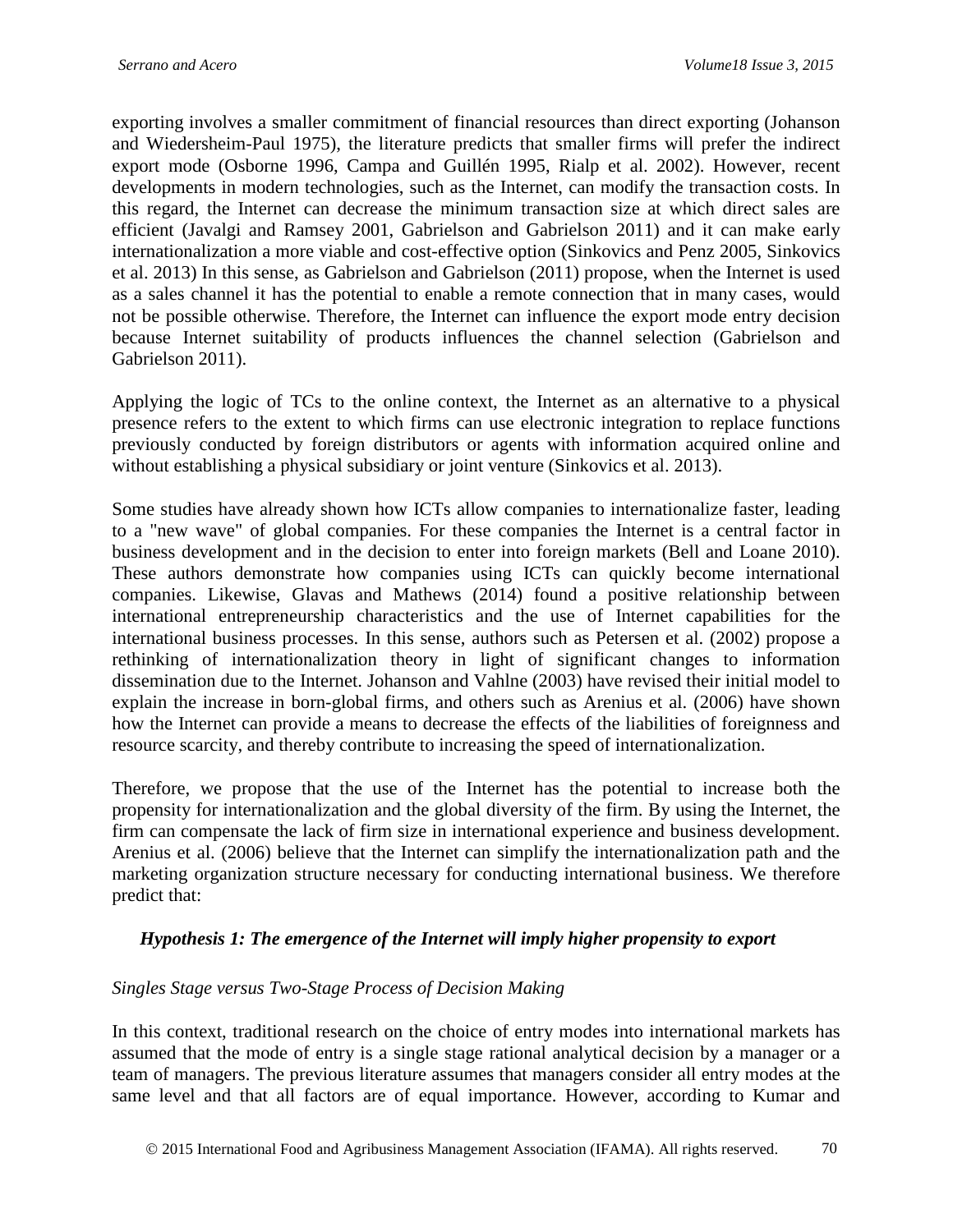Subramaniam (1997), given the presence of multiple types of entry mode, some of them are more similar to one another than others, and therefore, a natural hierarchy exists among the various modes of entry.

In this sense, we consider that the Internet can influence the export mode entry decision so that the choice of entry mode then follows a hierarchical process in which managers would first structure various entry modes into a multi-level hierarchy and define a set of evaluation criteria for each level (Pan and Tse 2000). Drawing upon the previous literature, this research proposes that entry mode choice can be examined from a hierarchical perspective, where "exporting *versus* non-exporting" and "direct exporting *versus* indirect exporting" are nested decisions. Regarding the influence of internet use, we propose the superiority of this two-stage decision process over the single-stage decision process. In the sequential model, the response categories can be perceived as a sequence with stages. The response in a later stage is nested in the response in an earlier stage (Liao 1994, Goldsmith and Sporleder 1998). See Figure 1.



**Figure 1.** Alternative Logit Models

Therefore, the Internet could modify the entry mode choice since the Internet can be used as a direct sales channel. In this sense, if the firm uses the Internet, the decisions regarding exporting and the choice of the export channel are nested decisions.The following hypothesis was defined by taking into account the above arguments.

## *Hypothesis 2. The emergence of the Internet also influences the choice between direct and indirect exports.*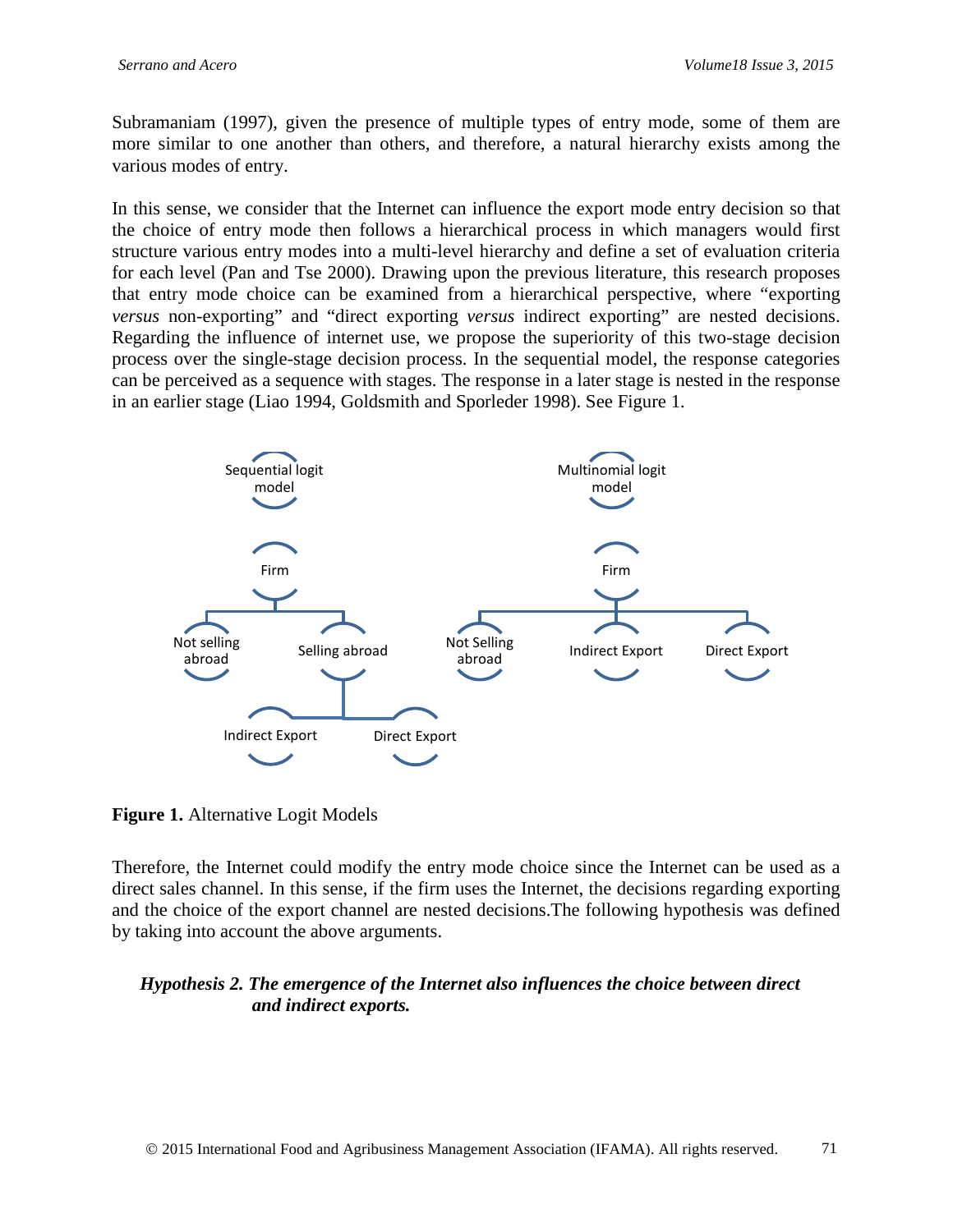# **Research Design**

## *Methodology*

This study evaluates two models in order to test the influence of the Internet. First, a single stage decision process with multinomial logit model in the choice of export mode (with three independents alternatives: no export, indirect export and direct export). Second, a two-stage decision process with a sequential logit model with the export decision preceding the export channel decision. The choice in the first stage is whether or not to export. In the second, firms decide between direct and indirect export modes. In the sequential logit model, the response categories can be perceived as a sequence with stages. The response in a later stage is nested in the response in an earlier stage (Liao 1994).

In order to match the econometric model to the decision process, a multinomial logit model is presented first.

The multinomial logit is estimated by the maximum likelihood method (Greene 2003) and for the purpose of this paper it takes the form Pr  $(Y_i = k) = e^{-\beta j X i} / \sum_{j=0}^{\infty} e^{-\beta j X i}$ , where k (k = 0,1,2) refers to the different choices under analysis namely, no export activities, indirect export and direct export.

There are three equations for calculating the parameter estimates:

(1)  $Y_1 = f(\theta_1, X_1)$ 

where  $Y = (0: Not exporting, 1: Indirect export)$ 

(2)  $Y_2 = f(\theta_2, X_2)$ 

where  $Y = (0: Not exporting, 1: Direct export)$ 

$$
(3) \qquad Y_3 = f(\theta_3, X_3)
$$

where  $Y = (0: \text{Indirect export}, 1: \text{Direct export})$  and  $\theta$  are the parameter estimates and X the set of attributes (regressors). We use the same regressors in the equations so  $X_1 = X_2 = X_3$ .

In order to test whether the two-stage model is superior to the single-stage decision process, a sequential logit model is presented. In our study, the decision to export can be perceived as a sequence with two stages: first, the firm plans to export or not and, if it does, the firm selects the export channel:

y=1 if the firm has decided not to export

 $y=2$  if the firm has decided to export indirectly with the help of an intermediary

y=3 if the firm has decided to export directly to customers abroad

The related probabilities can be written as (Amemiya 1975, Maddala 1983):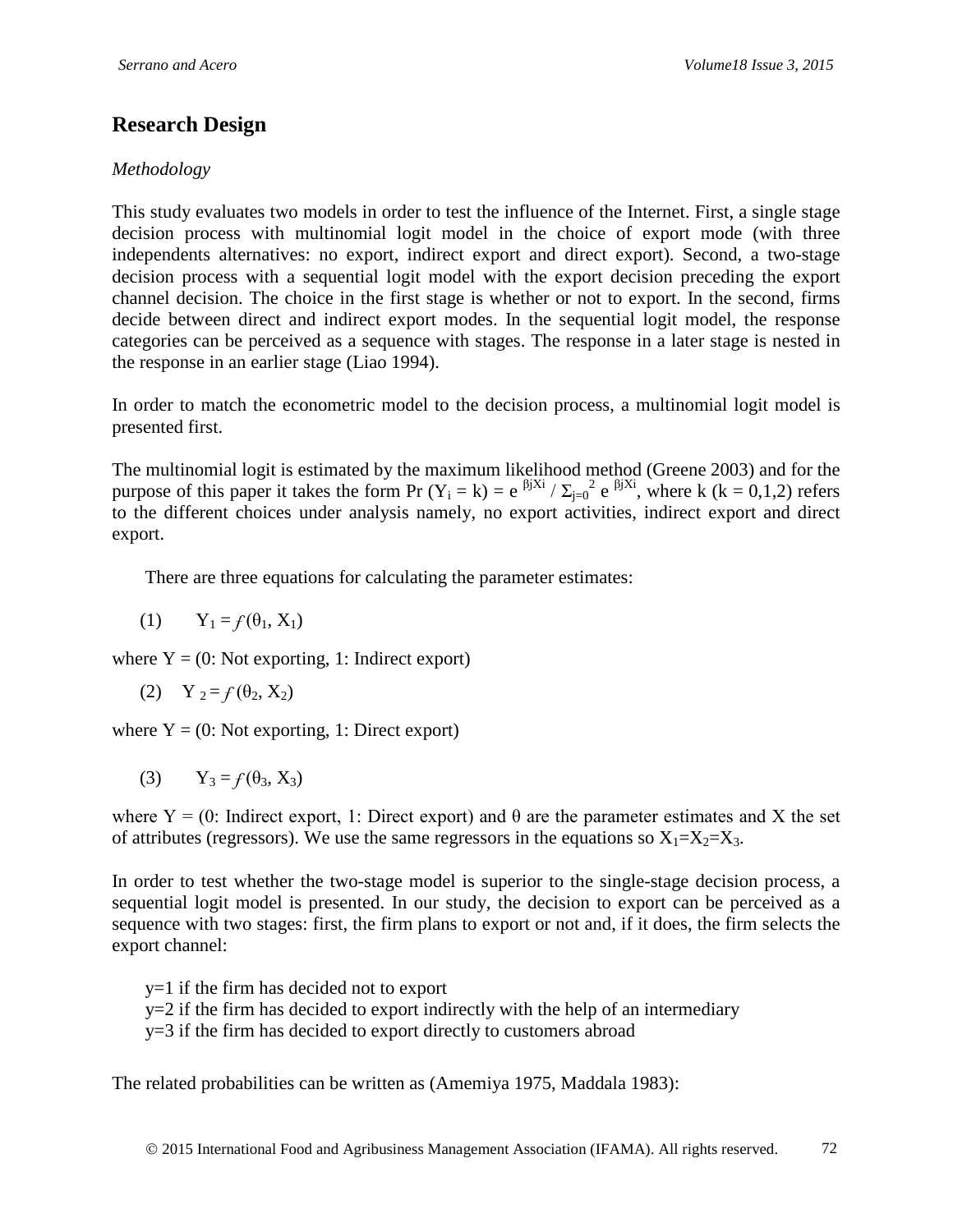(4)  $P_1 = F\left(\sum_{k_1}^{K_1} \beta_{k_1} x_{k_1}\right)$ 

(5) 
$$
P_2 = [1 - F(\sum_{k_1}^{K_1} \beta_{k_1} x_{k_1})] F(\sum_{k_2}^{K_2} \beta_{k_2} x_{k_2})
$$

(6) 
$$
P_3 = [1 - F(\sum_{k_1}^{K_1} \beta_{k_1} x_{k_1})][1 - F(\sum_{k_2}^{K_2} \beta_{k_2} x_{k_2})]
$$

where the  $k_1$  and  $k_2$  subscripts indicate the sets of x variables included in Stages 1 and 2, respectively. The parameters  $\beta_{k1}$  can be estimated by dividing the entire sample into two groups: firms who don't export and who do export. The Stage 2 parameter  $\beta_{k2}$  can be estimated from the subsample of export firms by dividing it into two groups: those who have chosen direct exporting and those who have chosen indirect exporting.

Finally, there are two equations for calculating the parameter estimates:

$$
(7) \qquad Y_4 = f(\theta_4, X_4)
$$

where  $Y = (0: Not exporting, 1: Direct and Indirect exporting)$ 

$$
(8) \tY_5 = f(\theta_5, X_5)
$$

where  $Y = (0: \text{Indirect exporting}, 1: \text{Direct export})$  and  $\theta$  are the parameter estimates and X the set of attributes (regressors). We use the same regressors in the equations so  $X_4 = X_5$ .

#### *Sample, Data and Variables*

This paper analyses the wine industry from a region of Spain (Rioja). Other authors, such as Wickramasekera and Bamberry (2001), also explore the phenomenon of internet use by bornglobal firms within the Australian wine industry. The main sources used to obtain the list of wineries in the objective population were the directories drawn up by the Regulatory Council of the Rioja Designation of Origin (DOC).

The interest of analyzing this sample lies in the fact that recent changes in the technological environment have had a significant impact on the available alternatives of sales channel for agrifood firms. At the forefront of this development are the wine industry firms, which have been relatively quick to adopt internet-based channels. Some studies have confirmed that wineries in Rioja are pioneers in the use of the Internet and social networks in Spain (Regulatory Council of the Rioja Designation of Origin 2012). Moreover, 42.5% of Spanish wineries have website with between 1 and 5 years old and 38.2% of them have their own online store (OEMV 2012). It should be noted that the production area of Rioja leads the ranking of the use of these new technologies (OEMV 2012).

The Spanish wine sector in general, and the Qualified Designation of Origin Rioja wine industry in particular, have a markedly international character (Martínez-Carrión and Medina-Albaladejo 2010). Nowadays, Rioja's region is the clear leader in international markets among Spanish wine regions, with a market share of over 40% of total sales of premium wines (Fernandez-Olmos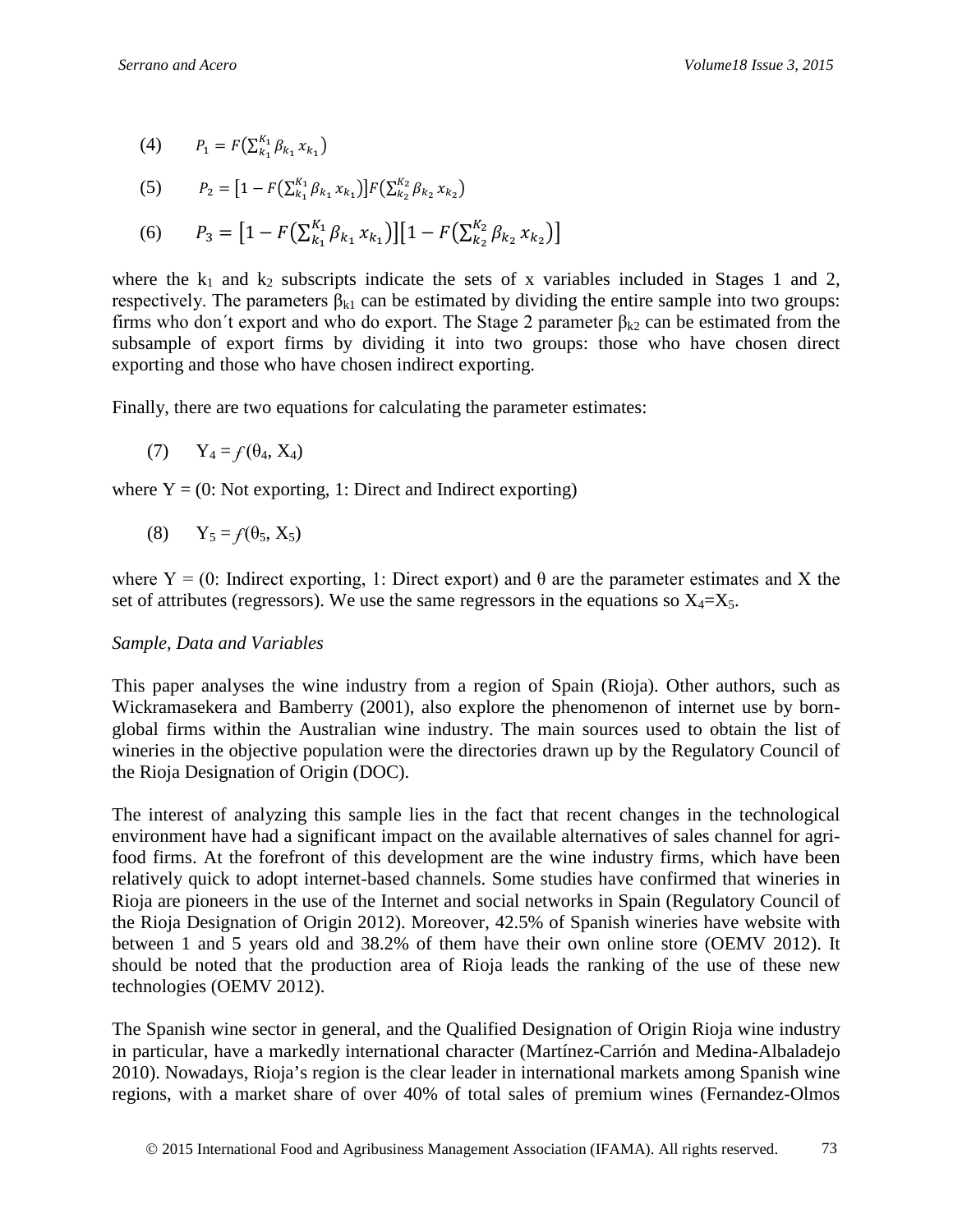2011). Although Rioja wine is sold in over a hundred of countries, the sales are concentrated in United Kingdom, nearly 32 per cent of total exports, followed by Germany (18 %) and United States (10.25%).

The data for this study were collected through the use of a structured survey. The survey data collection period ended in September 2010. The population from which the sample is drawn consists of wineries that fulfill the following requisites<sup>[1](#page-7-0)</sup>: (1) they belong to the Rioja Designation of Origin of Spain, (2) they are wine-making processors, (3) they are obliged to present accounting information to the authorities and (4) they are not cooperatives. We received usable responses from 177 (83%).

## *Dependent Variables*

To test the single-stage simultaneous model, this research uses a polychotomous variable with three options: (i) non-exporting, where a value of 1 shows that it has been chosen and 0 if not; (ii) indirect export, which takes a value of 1 when this combination is chosen and 0 if not; and (iii) direct export, which takes a value of 1 when direct export is chosen and 0 if not. To test the separate two-stage model, we use two dummy variables: (i) the export decision, where 1 is exporting and 0 non-exporting; and (ii) the export channel, where 1 is direct and 0 is indirect.

## *Independent Variable*

*Internet***:** We operationalized this variable by means of a direct question which enabled us to construct a dummy variable, which was given the value of "1" when the firm has its own website and "0" if not. This measure has been used by Nieto and Fernández (2005) and Dejo and Ramírez (2009). Moreover, as Kos-Labedowicz (2013) states, the most popular and commonly used Internet tool is the website, a tool of great information capacity and a platform allowing use of other communication tools.

#### *Control Variables*

In line with previous literature, the following control variables were included in the specification of the models:

*Product differentiation:* Previous studies (for example, Coughlan and Flaherty 1983, Coughlan 1985, Anderson and Coughlan 1987) have measured product differentiation with dummy variables coded 1 for highly differentiated goods and 0 for less differentiated goods.

The Control Board of DOC Rioja provides a classification of Rioja wines ordered by value added. From a qualitative point of view, "reserva" and "high profile" wines are the categories that underpin the DOC's great reputation and quality. Following this classification of the Board, product differentiation was defined as the percentage that this category represents of the winery´s wines.

<span id="page-7-0"></span><sup>&</sup>lt;sup>1</sup> The population was drawn from the 2007 list provided by the Regulatory Council of the Rioja Designation of Origin.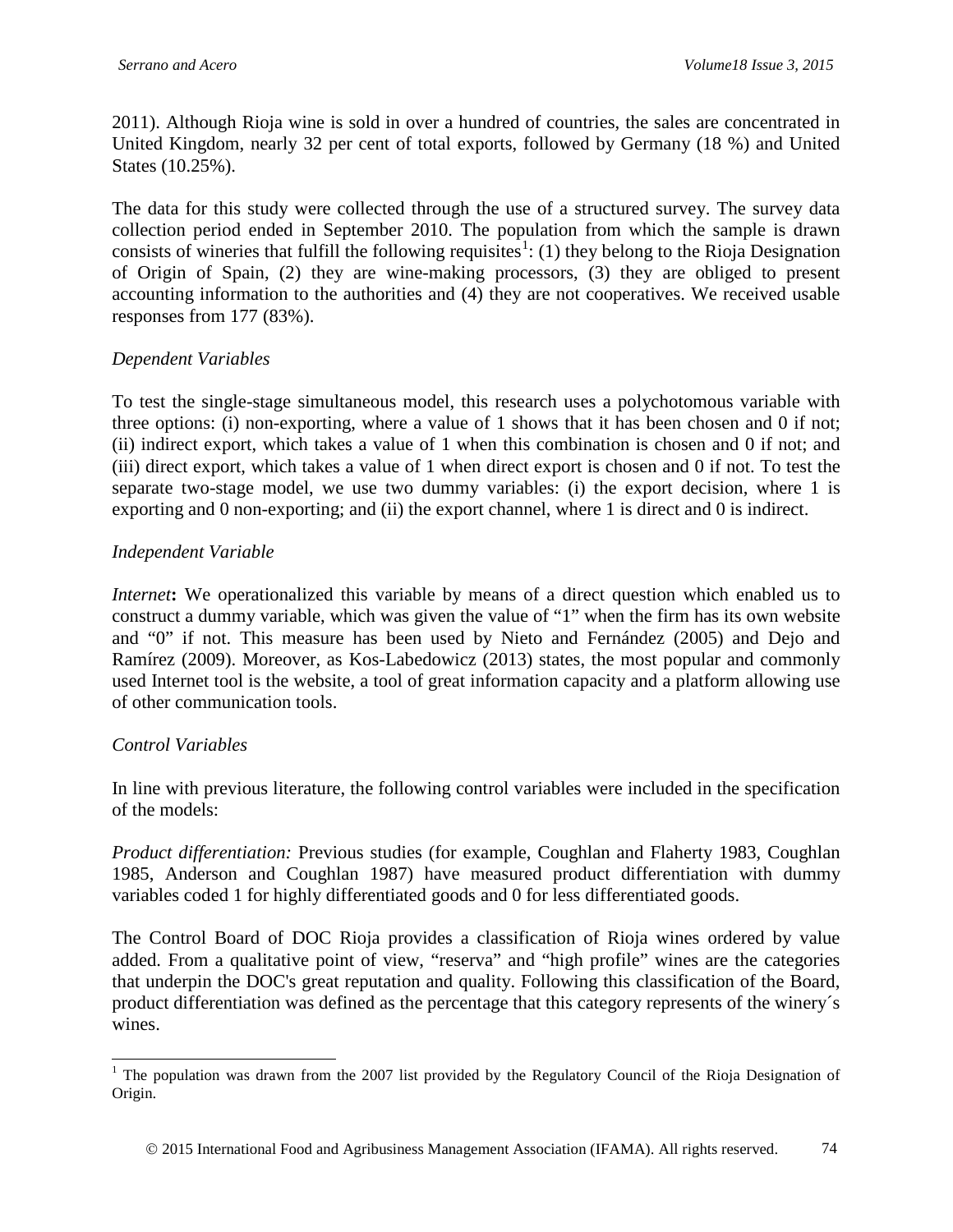*Human Capital*: The literature on human capital theory often uses the education level of the employees as a source of labor productivity. In this paper, we include the proportion of the firm's employees with university degrees as a proxy for human capital. Plechero and Chaminade (2010) have used this value in a similar way.

*Firm´s Size***:** Following previous studies, such as Brouthers et al. (2003) and Goerzen and Beamish (2003), we operationalize the variable size using the number of employees. We apply this measurement in logarithmic form in order to remedy the significant positive skew (Tabachnick and Fidell 2001). Hessels and Terjesen (2010) also compute the natural log of firm size.

*Firm´s Age***:** Similarly to other empirical studies (Delios and Henisz 2003, Bouquet et al. 2004, and Majocchi et al. 2005) we measured firms' experience through a logarithmic transformation of their age.

*Foreign Investors***:** We built a dichotomous variable indicating whether the firm has foreign ownership in its capital structure as in López and García (2005).

Table 1 shows the summary statistics of the data. We observed that 77% of the firms have their own website. Considering the size of firms and in relation to the number of employees, we can consider that the firms are SMEs. The average number of employees is 13.27 and only 9 companies have more than 50 employees.

| Variables                     |             |                  |                |                |
|-------------------------------|-------------|------------------|----------------|----------------|
|                               | <b>Mean</b> | <b>Standard</b>  | <b>Minimum</b> | <b>Maximum</b> |
|                               |             | <b>Deviation</b> |                |                |
| 1. Differentiation            | 22.27       | 28.35            | 0              | 100            |
| 2. Human capital              | 0.21        | 0.23             | 0              |                |
| 3. Size (number of employees) | 13.27       | 26.81            |                | 250            |
| 4. Age (number of ages)       | 37.67       | 46.07            | 3              | 408            |
| 5. Foreign investors          | 0.10        | 0.29             |                |                |
| Internet                      | 0.77        | 0.42             |                |                |

**Table 1.** Summary Statistics

## **Results**

A preliminary analysis was conducted to determine the relationships between pairs of independent and control variables. Table [2](#page-8-0) displays Spearman's correlations<sup>2</sup> for each pair. Correlations ranged from -0.08 to 0.39, which indicates weak to moderate associations. This study also calculates the variance inflation factor (VIF) for each of the regression coefficients. The maximum VIF obtained in the three models is 2.10, which is substantially less than the conservative cut-off of 10 for multiple regression models (Neter et al. 1985, Hair et al. 1998).

<span id="page-8-0"></span> $2$  The Kolmogorov-Smirnov test determined that the variables are not normally distributed. Consequently, we cannot use Pearson's correlations.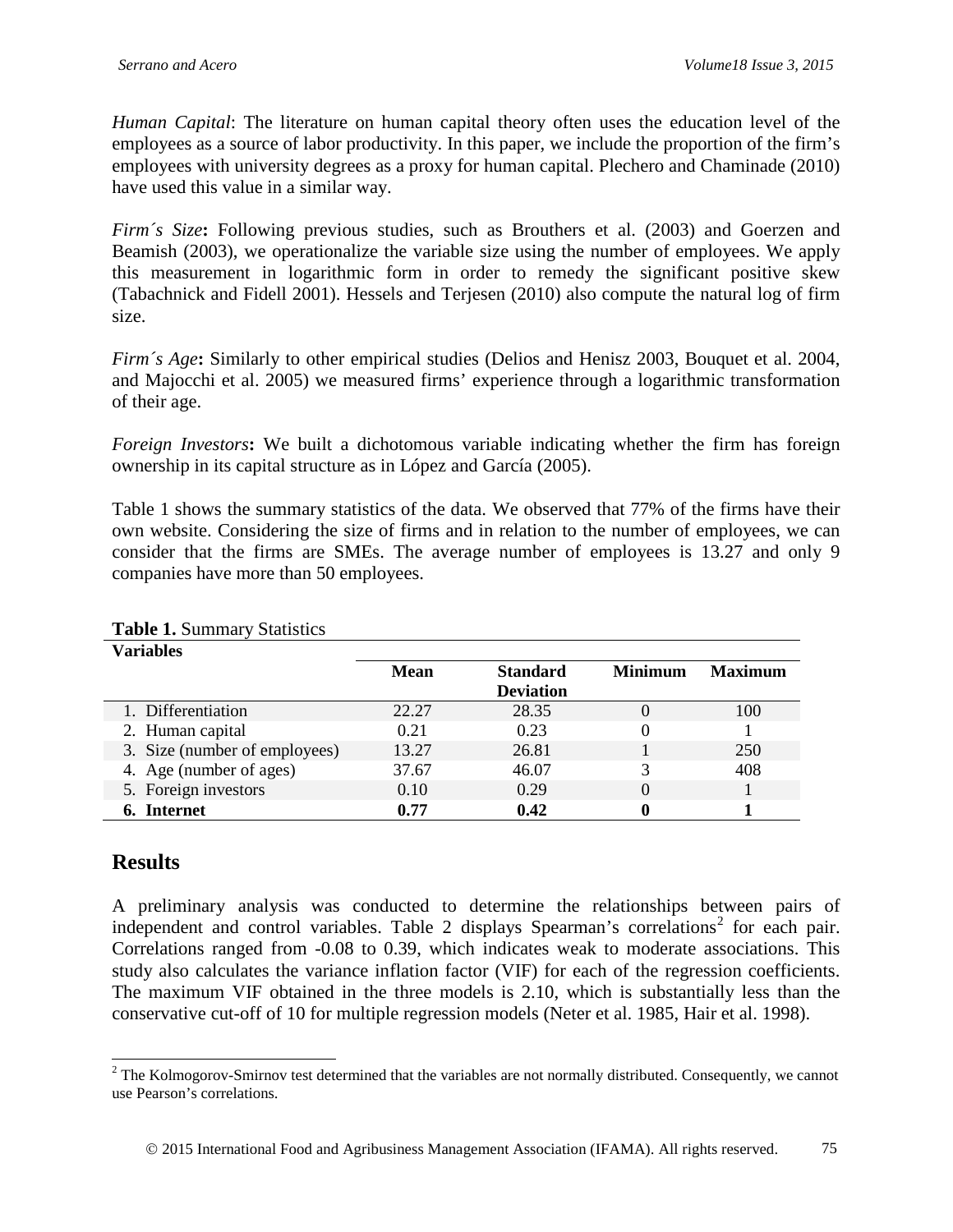| Variables            |          |         |          |         |         |   |      |
|----------------------|----------|---------|----------|---------|---------|---|------|
|                      |          |         |          | Δ       |         | o | VIF  |
| 1. Differentiation   |          |         |          |         |         |   | 1.15 |
| 2. Human capital     | 0.08     |         |          |         |         |   | 1.01 |
| 3. Size              | $0.32**$ | 0.06    |          |         |         |   | 1.34 |
| 4. Age               | $0.18*$  | 0.06    | 0.11     |         |         |   | 1.08 |
| 5. Foreign investors | 0.02     | $-0.05$ | $-0.08$  | $-0.04$ |         |   | 1.01 |
| 6. Internet          | $0.27**$ | 0.13    | $0.39**$ | 0.11    | $-0.05$ |   | 1.20 |

**Table 2.** Spearman´s Correlations and Variance Inflation Factors

**Note.** \*\* prob < 0.01; \* prob < 0.05

Two models were estimated to carry out the study and analyze the Internet's influence on the decision to export and the selection of the entry mode; a single-stage process estimated with a multinomial logit model and a two-stage nested model estimated with a sequential logit model.

Model 1 (Table 3) represents the decision of whether or not to export and the channel selection as independent decisions so that the company chooses three possibilities simultaneously: *Decision (1)* Indirect export versus not exporting; *Decision (2)* Direct export versus not exporting; *Decision (3)* Direct export versus indirect export. If we pay attention to the Internet's effect on these decisions, it appears that the Internet has a positive influence in decisions 2 and 3, i.e., when deciding to use a direct channel. This result could indicate that having a company website favorably affects the decision to export using a direct channel. As Vázquez et al. (2015) indicate the Spanish wineries can opt for the direct sale of their products through online trade as a business strategy. However, these authors note that this sales channel (e-commerce) is still not widespread in the sector.

|                          | <b>Simultaneous Single-Stage (3 Options) Structure</b> |                        |                      |                  |                        |                  |  |
|--------------------------|--------------------------------------------------------|------------------------|----------------------|------------------|------------------------|------------------|--|
| <b>Independent and</b>   | Decision $(1)$ :                                       |                        |                      | Decision $(2)$ : |                        | Decision $(3)$ : |  |
| <b>Control Variables</b> |                                                        | Indirect Export versus | Direct Export versus |                  | Direct Export versus   |                  |  |
|                          |                                                        | Not Exporting          | Not Exporting        |                  | <b>Indirect Export</b> |                  |  |
| Internet                 | 0.267                                                  | (0.552)                | $1.360**$            | (0.571)          | $1.093**$              | (0.542)          |  |
| Differentiation          | $0.036*$                                               | (0.020)                | $0.044**$            | (0.020)          | 0.007                  | (0.008)          |  |
| Human capital            | $-0.982$                                               | (1.102)                | 0.881                | (0.966)          | 1.863*                 | (1.033)          |  |
| <b>Size</b>              | $0.895**$                                              | (0.354)                | $1.502***$           | (0.347)          | $0.607**$              | (0.241)          |  |
| Age                      | 0.089                                                  | (0.269)                | $-0.062$             | (0.257)          | $-0.152$               | (0.229)          |  |
| Foreign Investors        | 1.094                                                  | (0.929)                | 1.029                | (0.926)          | $-0.065$               | (0.644)          |  |
| Constant                 | $-1.864*$                                              | (0.938)                | $-2.898***$          | (0.956)          | $-1.033$               | (0.868)          |  |

#### **Table 3.** Results of the Multinomial Logit Model (Model 1)

Note. Standard errors in parentheses. \*\*\* Significant at the 1 percent, \*\* at the 5 percent, \* at the 10 percent level. Number of observations=177

On the other hand, a two-stage model is evaluated with the export decision preceding the export channel decision (Model 2 in Table 4). This model takes into account a two-stage structure in which the decisions are nested, that is, the company first evaluates whether or not to export (Level 1), and once the firm has decided to export it selects a channel (Level 2). As shown in Level 1 in Table 4, the export decision is not independent of the firm's internet use. Our results indicate that wineries that use new ICTs tend to export more than their counterparts ( $\beta$ =0.837,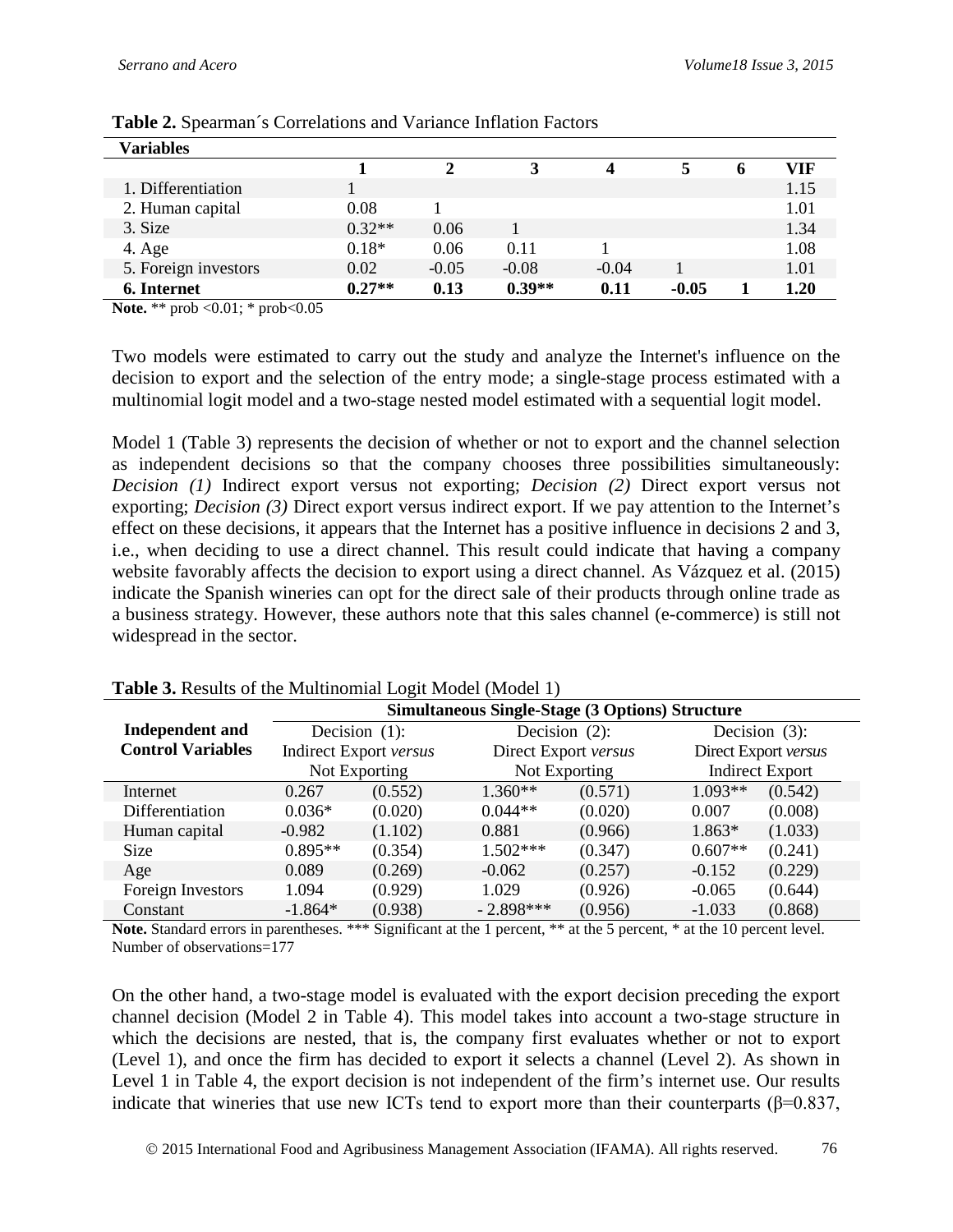p<0.10). Also, the existence of a positive relationship between internet use and direct export is supported (Level 2 in Table 4  $\beta$ =1.376, p<0.05).

As shown in Tables 3 and 4 we find support for Hypothesis 1. In this sense the results show that the Internet has a positive influence on the decision to export. Our findings also indicate that wineries are more likely to export using the direct mode if they have their own websites<sup>[3](#page-10-0)</sup>.

|                          | <b>Two-Stage Structure</b>                                |         |                        |                        |  |  |
|--------------------------|-----------------------------------------------------------|---------|------------------------|------------------------|--|--|
| <b>Independent and</b>   | Level 1: Direct & Indirect Export<br>versus Not Exporting |         |                        | Level 2: Direct Export |  |  |
| <b>Control Variables</b> |                                                           |         | versus Indirect Export |                        |  |  |
| Internet                 | $0.837*$                                                  | (0.491) | $1.376**$              | (0.569)                |  |  |
| Differentiation          | $0.041**$                                                 | (0.020) | 0.009                  | (0.008)                |  |  |
| Human capital            | 0.082                                                     | (0.868) | $2.616**$              | (1.107)                |  |  |
| <b>Size</b>              | $1.248***$                                                | (0.323) | $0.642***$             | (0.245)                |  |  |
| Age                      | 0.007                                                     | (0.236) | $-0.246$               | (0.243)                |  |  |
| Foreign Investors        | 1.029                                                     | (0.869) | 0.079                  | (0.682)                |  |  |
| Constant                 | $-1.661**$                                                | (0.839) | $-1.222$               | (0.910)                |  |  |

**Table 4.** Results of the sequential logit model (Model 2)

Note. Standard errors in parentheses. \*\*\* Significant at the 1 percent, \*\* at the 5 percent, \* at the 10 percent level. Number of observations=177

In order to corroborate that the entry mode choice corresponds to a two-stage structure in which decisions are nested, we use the Akaike and Schwarz Information Criteria (AIC and SIC) which are the most widely used in practice among the various model selection methods using information criteria. The results indicate that the two-stage structure (See Table 5, Model 2) provides a better fit (the preferred model is that with the lowest AIC and SIC values). Thus the optimum structure to represent the export decision sequence is a nested structure, with a first stage in which managers decide whether or not to export and a second stage in which those who decide to export choose between indirect and direct export channels**.** Therefore, these results validate the second hypothesis of this paper. The use of the Internet influences the decision process of the choice of the entry mode for exporting. In this context, a hierarchical decision process is superior to a single-stage process in the choice of direct or indirect export.

| <b>Tuble of Companison among structures, single stage accision</b> process versits two stage decision process |                          |                  |  |  |  |
|---------------------------------------------------------------------------------------------------------------|--------------------------|------------------|--|--|--|
|                                                                                                               | <b>Model 1</b>           | <b>Model 2</b>   |  |  |  |
|                                                                                                               | <b>Multinomial Logit</b> | Sequential Logit |  |  |  |
| <b>Akaike Information Criterion</b>                                                                           | 287.233                  | 284.283          |  |  |  |
| <b>Schwarz Information Criterion</b>                                                                          | 331.699                  | 328.749          |  |  |  |

**Table 5.** Comparison among structures: single stage decision process *versus* two-stage decision process

<span id="page-10-0"></span> $3$  As an example, we can cite the case study of one of the wineries of the sample. This winery has a website where it can be selected the language (Spanish, English, Russian and German). This winery currently exports to Russia, Europe, USA and China. It is interesting to highlight the interest of this winery by the Russian market. In this sense, the website is available in Russian, there is a Russian contact, etc.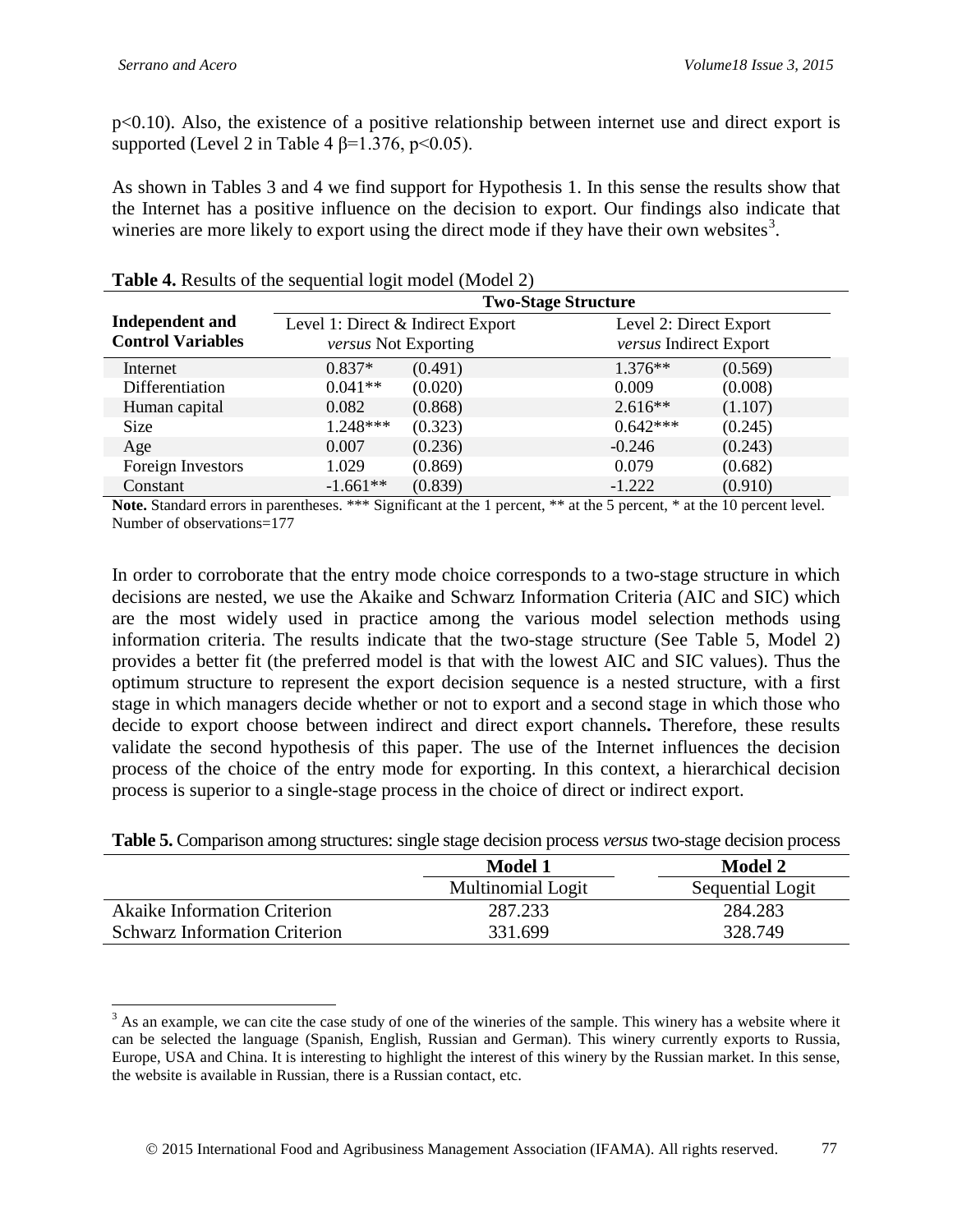With regards to the other control variables, we analyze the results obtained in Table 4, since it is the best fitting model. Our results indicate that wineries marketing differentiated (high-priced) wines tend to export more than their counterparts marketing lower quality products ( $\beta$ =0.041, p<0.05). However, the existence of a positive relationship between a higher level of product differentiation and direct export is not supported (Level 2 in Table 4).

The results also show no evidence that firms that employ more highly educated workers are more likely to export. One possible explanation could be found in the existence of many export assistance programs provided by public sector institutions, which assist domestic firms in the export process. With regard to the choice of channel, the data in Level 2 in Table 4 reveals a significant positive relationship between human capital and direct export for the wineries in our DOC Rioja sample. This is in line with findings from past studies that indicate that the abilities developed by highly educated employees, such as speaking foreign languages (Knowles et al. 2006) or understanding new technologies (Bojnec and Ferto 2010), make it easier for the firm to establish its own export channel.

The coefficients of size are positive and significant at all equations. These results coincide with those previously obtained (for example, Rialp et al. 2002), confirming that larger firms are more likely to export using the direct mode. It thus seems that exporting, and in particular direct exporting, requires a high level of investment.

The data also show that there is not a significant effect for age. This echoes the inconclusive results that have generally been obtained by other authors (for example, Majocchi et al. 2005, Fryges 2006, Moen and Servais 2002).

Finally, it is postulated that firms receiving foreign investment capital make significantly greater use of direct export than other firms; however, our data do not support this. Possibly the limited level of foreign participation in DOC Rioja wineries could explain this result.

## **Conclusions**

Recent developments in modern technologies, such as the Internet, have decreased the minimum transaction size at which direct sales are efficient because the cost of a single transaction has been reduced (Javalgi and Ramsey 2001). Applying the logic of TCs approach to the online context, the Internet as an alternative to a physical presence refers to the extent to which firms use electronic integration to replace functions previously conducted by foreign distributors or agents with information acquired online and without establishing a physical subsidiary or joint venture (Sinkovics et al. 2013). Additionally, the Internet could be modifying the entry mode choices because it can be used as a direct sales channel and thus contribute to accelerating the firm´s internationalization process (Arenius et al. 2006, Gabrielson and Gabrielson 2011).

The literature reviewed in this paper shows that the Internet has the potential to moderate the liabilities of newness and foreignness so that the globalization process can be accelerated (Arenius et al. 2006). Existing models of the internationalization process, for instance, have not captured the important phenomenon of accelerated international growth of born-global firms,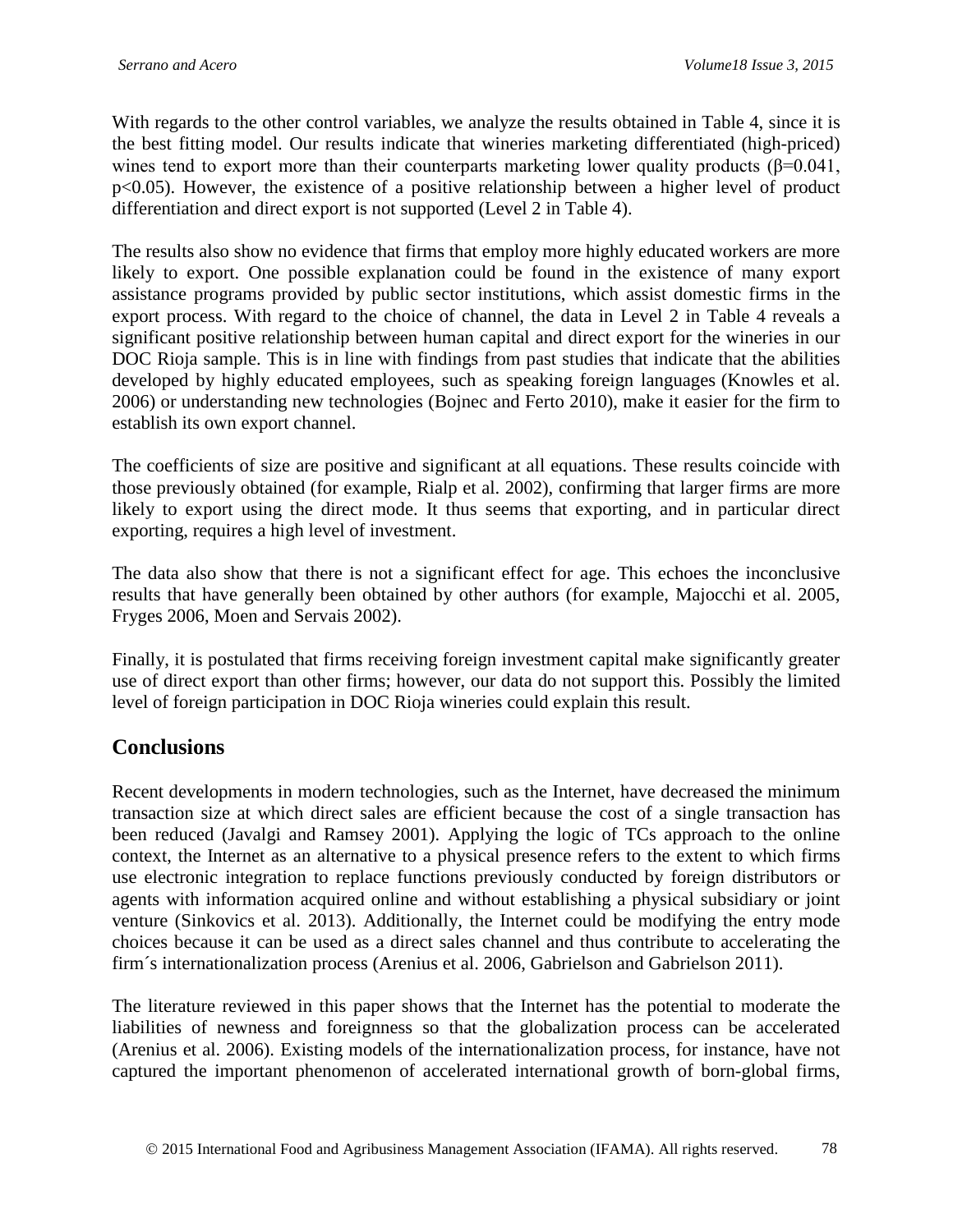which led Johanson and Vahlne (2003) to revise their model and some authors propose a rethinking of internationalization theory in light of significant changes due to the Internet.

In line with this, this article researches the impact of internet use on export decisions and the entry mode choices for agri-food firms. Our results show that the Internet has a positive influence on the decision to export. Our findings also indicate that wineries are more likely to export using the direct mode if they have their own website. Results corroborate earlier research findings that suggest a link between export intensity and the successful use of the Internet (Morgan-Thomas and Bridgewater 2004, Samiee 1998).

Additionally, our results have shown the sequential character of export decisions and, therefore, the decomposition of the choice of export channels into a two-stage process: the decision to export and the choice of the direct-indirect mode. The results of the estimated models confirm that a two-stage structure is the model that best explains the selection of the entry mode and shows that the use of the Internet determines these decisions. The decision on the channel type should be modeled jointly with the decision to export due to their interdependency (nested decisions), while taking into consideration the use of the Internet, since the Internet determines the entry mode, as shown by the results of this study.

The results have some implications for managers and politicians with special attention for food and beverages industry. First, Internet-based channels open new opportunities to firms' internationalization because as our results show the use of the Internet promotes export through direct channels. Second, the use of the Internet as a direct channel could involve an improvement in the management of logistics processes, for example, better control of circulation of goods and faster communication of requests, that could reduce transactions costs. Third, the Internet could improve the service to customers because the Internet could become a good and ideal support for sales, post-sales and customer services. Moreover, eliminating external agents improves access to information of customer for decision-making. To sum up, our results suggest that managers interested in expanding their wines into international markets should consider the Internet as a key factor influencing export activity. As such, it may be advisable to set up institutional programs that provide e-commerce learning or programs that improve the understanding of new technologies for managers and employees. Moreover, the results show that the outlook on internationalization is changing as a result of the rapid development of ICTs, including the use of the Internet. Thus, the barriers to exporting that small businesses were facing, are now minimized by the use of ICTs, so it is necessary to consider factors other than the size of the organization, or human capital, used traditionally, and consider new elements such as internet use. All of this should be taken into account, especially in programs to aid exports.

The paper also highlights some limitations which point to interesting avenues for future research. Our study has focused on the simple dichotomy in the decision of direct *versus* indirect exporting. We are sensitive to the fact that there is a wide array of indirect export channels, such as export promotion organizations or trade representatives (Albaum and Edwin 2002). Although they share some features, they exhibit many distinct strengths and weaknesses that may affect the choice process. However, we do not consider specific export channels because this could affect our ability to determine the impact of the characteristic factors of a particular export mode.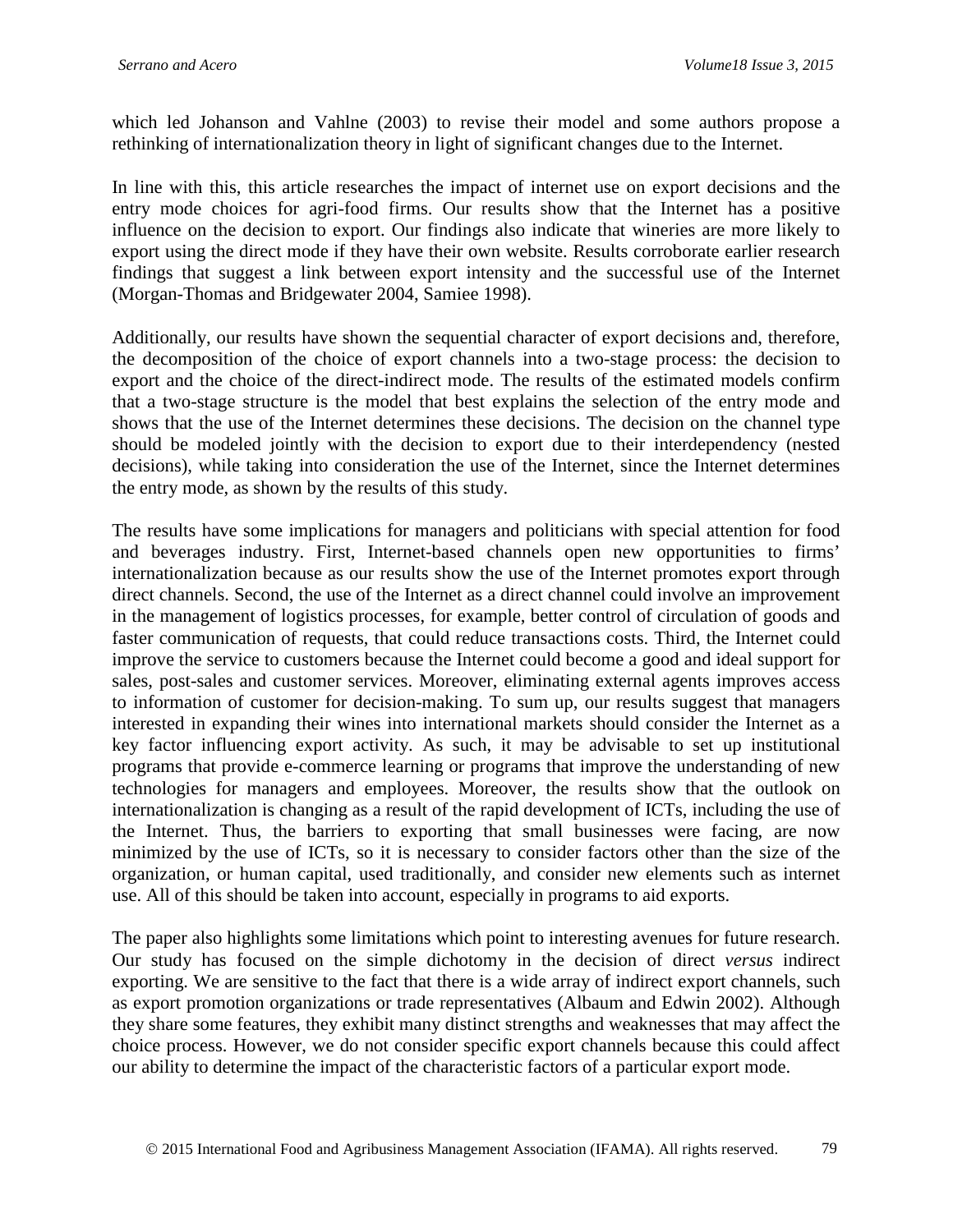## **Acknowledgments**

Financial support for this paper has been provided by the Spanish Ministry of Economy and Competitiveness and FEDER (project ECO2012-36290-C03-01 and project ECO2012-33286) and the Regional Government of Aragón and FSE (project S125: Compete Research Group).

# **References**

- Albaum, G., and D. Edwin 2002. *International Marketing and Export Management*. Prentice Hall.
- Amemiya, T. 1975. Qualitative response models. *Annals of Economic and Social Measurement* 4: 363-372.
- Anderson, E., and A. Coughlan 1987. International market entry and expansion via independent or integrated channels of distribution. *Journal of Marketing* 51 (1): 71-82.
- Arenius, P., V. Sasi, and M. Gabrielsson 2006. Rapid internationalisation enabled by the Internet: The case of a knowledge intensive company*. Journal of International Entrepreneurship* 3(4): 279–290.
- Bell, J., and S. Loane 2010. New-wave'global firms: web 2.0 and SME internationalisation. *Journal of Marketing Management* 26 (3-4): 213-229.
- Bojnec, S., and I. Ferto 2010. Internet and international food industry trade. *Industrial Management and Data Systems* 110 (5): 744–761.
- Bouquet, C., L. Hébert, and A. Delios 2004. Foreign expansion in service industries: Separability and human capital intensity. *Journal of Business Research* 57 (1): 35-46.
- Brouthers, K.D., L.E. Brouthers, and S. Werner 2003. Transaction cost-enhanced entry mode choices and firm performance. *Strategic Management Journal* 24 (12): 1239-1248.
- Campa, J.M., and M. Guillén 1995. Firm determinants of export internationalization and the choice between commercial alliances and proprietary distribution channels. unpublished manuscript. Massachusetts Institute of Technology, Cambridge, MA.
- Chiles, T.H. and J.F. McMackin 1996. Integrating variable risk preferences, trust, and transaction cost economics. *Academy of Management Review* 21(1): 73-99.
- Coughlan, A. 1985. Competition and Cooperation in Marketing Channel Choice: Theory and Application. *Marketing Science* 4 (2): 110-129.
- Coughlan, A., and T. Flaherty 1983. Measuring the International Marketing productivity of U.S: seminconductor companies. In *Productivity and Efficiency in Distributions Systems*, edited by David, A.,Gautschi, 123-153. North-Holland, New York.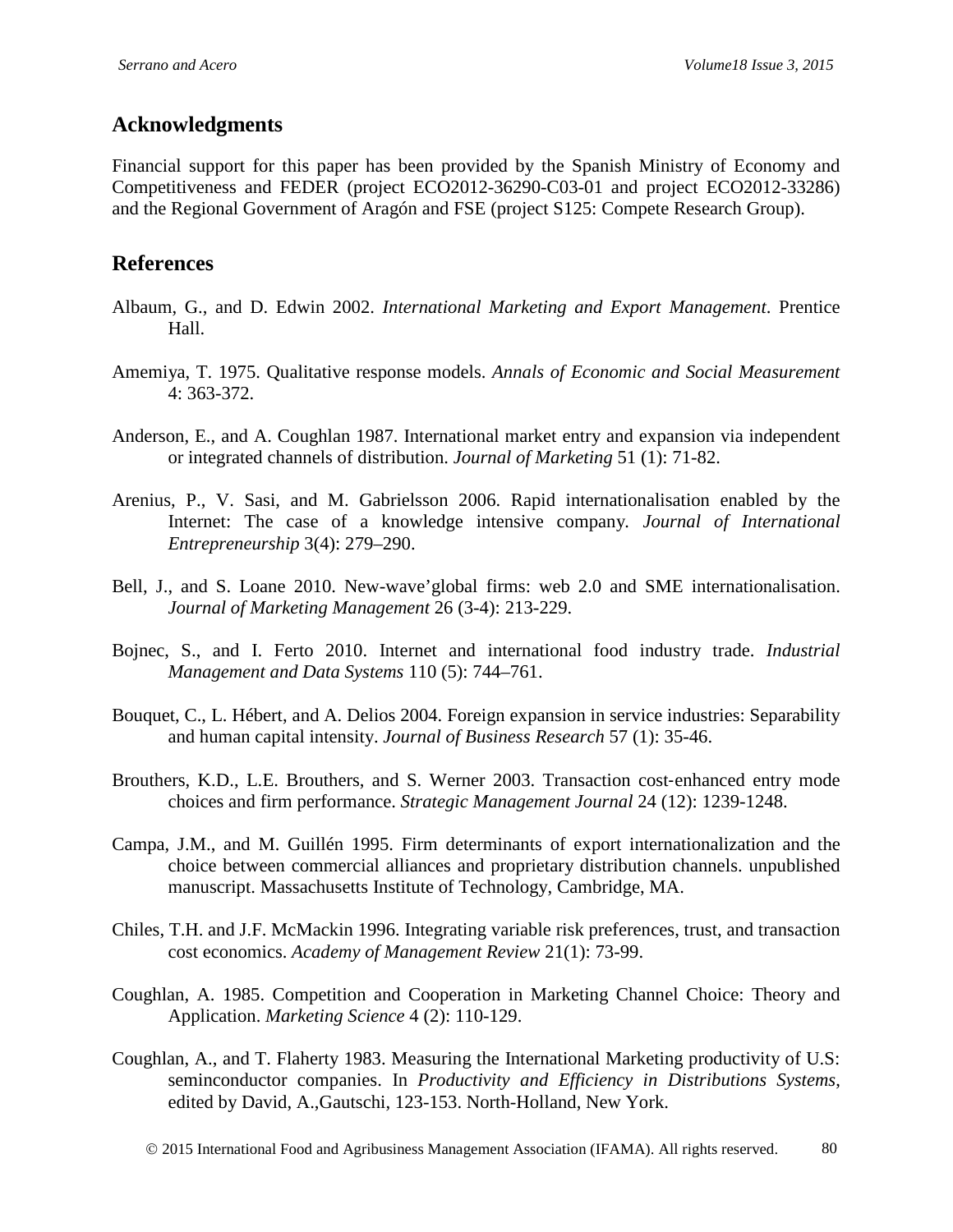- Dejo, N., and M. Ramírez 2009. Export Behavior: a Study of Spanish SMEs. *GCG: Revista de Globalización, Competitividad y Gobernabilidad* 3 (2): 52-67.
- Delios, A., and W. Henisz 2003. Political hazards, experience, and sequential entry strategies: The international expansion of Japanese firms, 1980-1998. *Strategic Management Journal* 24 (11): 1153-1164.
- Fernandez-Olmos, M.F. 2011. The determinants of internationalization: Evidence from the wine industry. *Applied Economic Perspectives and Policy* 33 (3).
- Frazier, G.L. 1999. Organizing and managing channels of distribution. *Academy of Marketing Science* 27 (2): 226–240.
- Fryges, H. 2006. Hidden Champions How Young and Small Technology-Oriented Firms Can Attain High Export-Sales Ratios. Center for European Economic Research. Discussion Paper, No. 06-045.
- Gabrielson, M. and P. Gabrielson 2011. Internet-based sales channel strategies of born global firms. *International Business Review* 20: 88-99.
- Gabrielsson, M., and M.V.H. Kirpalani 2004. Born globals: How to reach new business space rapidly. *International Business Review* 13 (5): 555–571.
- Gabrielsson, M., M.V.H. Kirpalani, and R. Luostarinen 2002. Multiple channels strategies in the European personal computer industry. *Journal of International Marketing* 10: 73-95.
- García, J.M., F.R. Álamo, and S.M. Suárez 2002. Determinantes organizativos y directivos de la actividad exportadora: evidencia empírica en el sector vitivinícola español. *Cuadernos de Economía y Dirección de la Empresa* 13: 519-544.
- Glavas, Ch. and Sh. Mathews 2014. How international entrepreneurship characteristics influence Internet capabilities for the international business processes of the firm. *International Business Review* 23: 228-245.
- Goerzen, A., and P. Beamish 2003. Geographic scope and multinational enterprise performance. *Strategic Management Journal* 24 (13): 1289-1306.
- Goldsmith, P.D. and T.L. Sporleder 1998. Analyzing foreign direct investment decisions by food and beverage Firms: an empirical model of transaction theory. *Canadian Journal of Agricultural Economics/Revue canadienne d'agroeconomie* 46(3): 329-346.
- Greene, W. 2003. *Econometric Analysis*, 5<sup>th</sup> ed. Prentice Hall. Upper Saddle River, NJ.
- Hair, J., A. Rolph, R. Tatham, and W. Black 1998. *Multivariate Data Analysis* 5<sup>th</sup> ed. Prentice-Hall, Englewood Cliffs, NJ.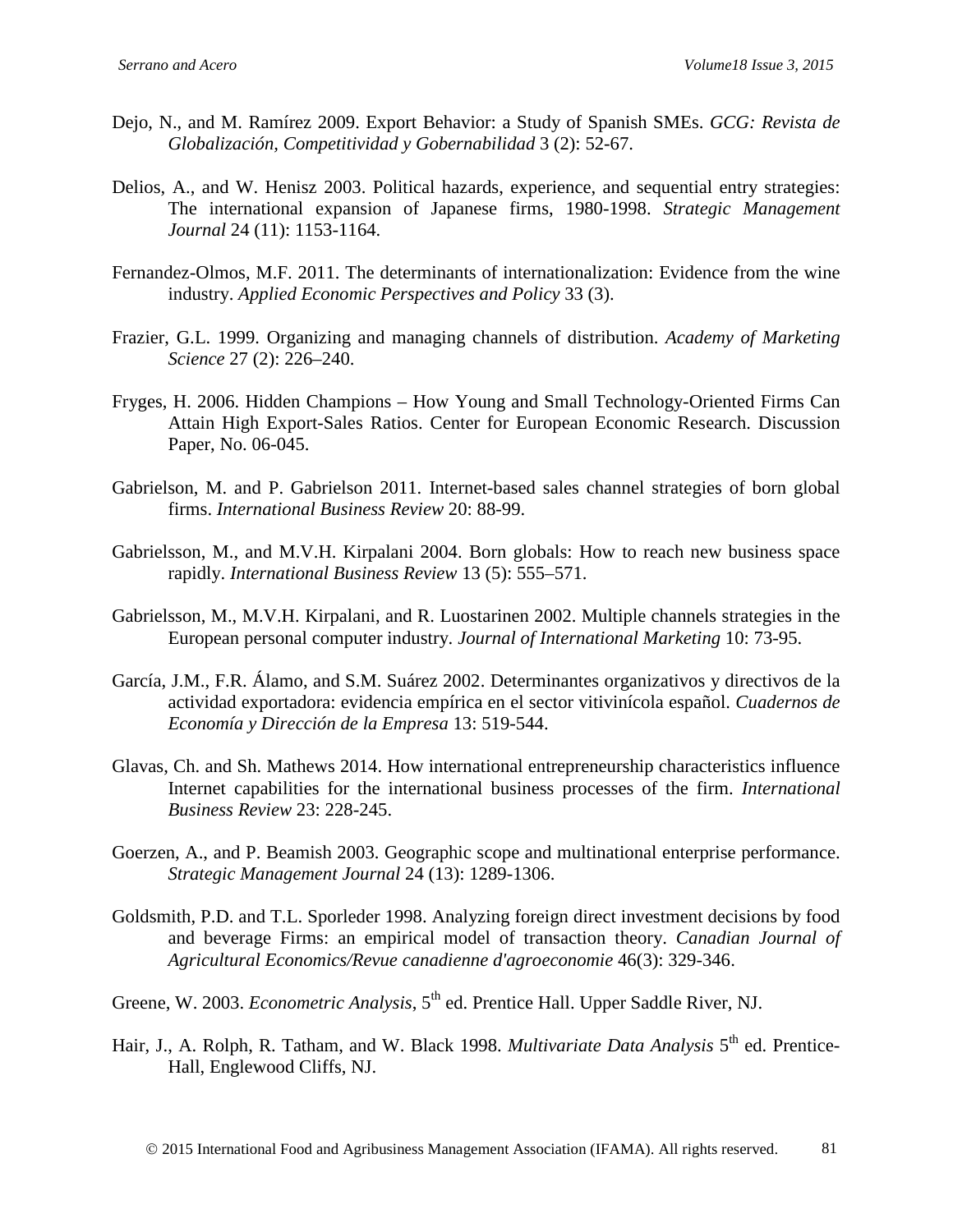- Hessels, J., and S. Terjesen 2010. Resource dependency and institutional theory perspectives on direct and indirect export choices. *Small Business Economics* 34: 203-220.
- Javalgi, R., and R. Ramsey 2001. Strategic issues of e-commerce as an alternative global distribution system*. International Marketing Review* 18 (4): 376–391.
- Johanson, J. and J-E. Vahlne 1977. The internationalization process of the firm: A model of knowledge development on increasing foreign commitments. *Journal of International Business Studies* 8 (1): 23-32.
- Johanson, J. and J-E. Vahlne 2003. Business relationship learning and commitment in the internationalization process. *Journal of International Entrepreneurship* 1 (1): 83-101.
- Johanson, J., and F. Wiedersheim-Paul 1975. The internationalization of the firm fours Swedish cases *Journal of Management Studies* 12 (3): 305-322.
- Knowles, D., T. Mughan, and L.L. Reason 2006. Decision-maker Characteristics and Performance of Internationalised SMEs. *Journal of Small Business and Enterprise Development* 13 (4): 620-641.
- Kos-Labedowicz, J. 2013. Influence of modern technologies on internationalization of small and medium enterprises. *Information Systems in Management* 2 (1): 12-22.
- Kotha, S., V.P. Rindova and F.T. Rothaermel 2001. Assets and actions: Firm-specific factors in the internationalization of U.S. Internet firms. *Journal of International Business Studies* 32 (4): 769–791.
- Kumar, V., and V. Subramaniam 1997. A contingency framework for the mode of entry decision. *Journal of World Business* 32: 53-72.
- Liao, T. 1994. *Interpreting Probability Models Logit, Probit and Other Generalized Linear Models,* Sage Publications, London.
- López, J. and R. García 2005. Technology and export behaviour: A resource-based view approach. *International Business Review* 14: 539-557.
- Maddala, G.S. 1983. *Limited-dependent and Qualitative Variables in Econometrics*. Cambridge University Press.
- Majocchi, A., E. Bacchiocchi, and U. Mayhrofer 2005. Firm size, business experience and export intensity in SMEs: A longitudinal approach to complex relationships. *International Business Review* 14: 719-738.
- Mariussen, A. and T. Ndlovu 2012. Internet–enabled value co–creation in SME internationalisation: current practices from the UK food and drink industry. *European Journal of International Management* 6 (5): 503-524.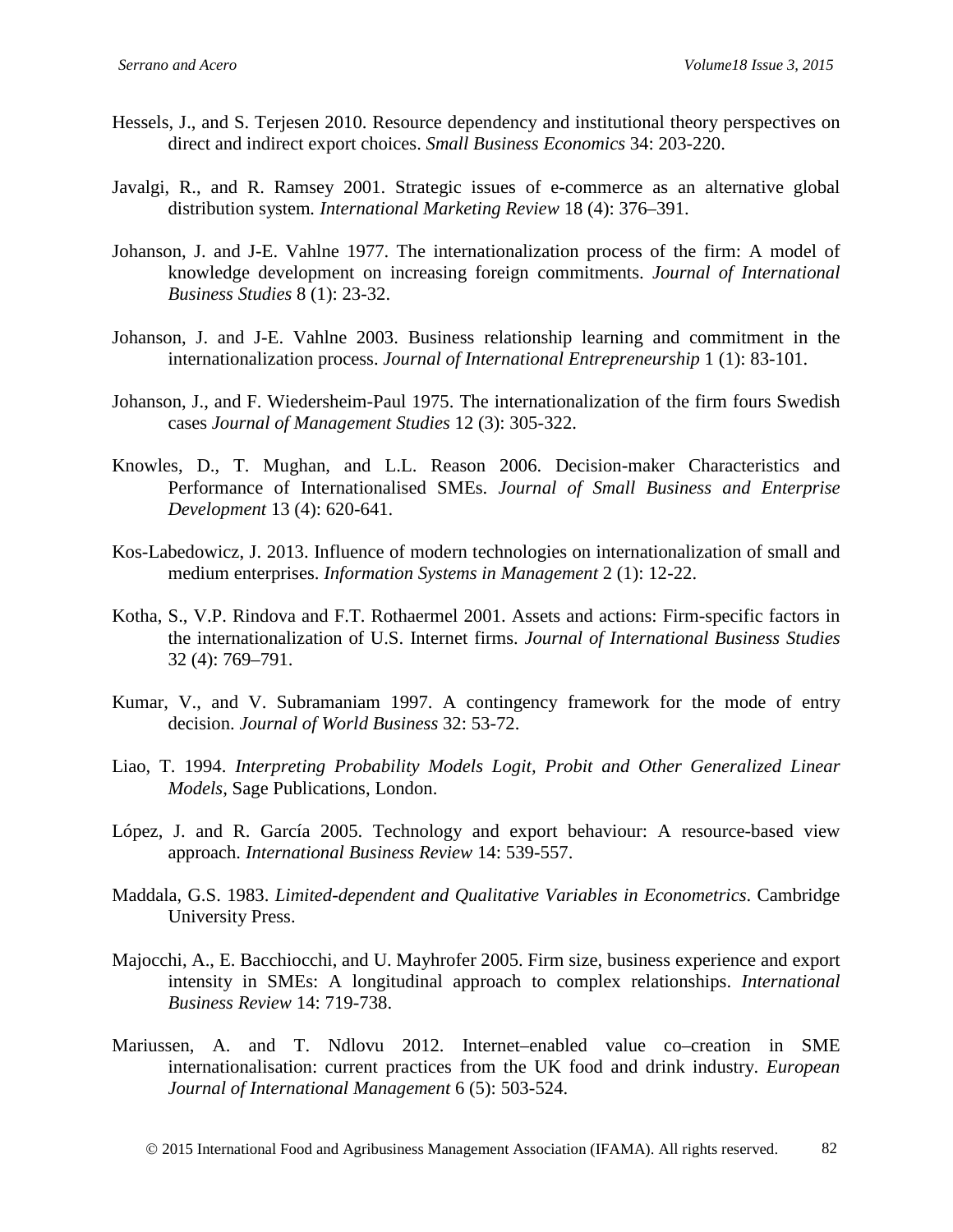- Martínez-Carrión, J.M. and F.J. Medina-Albaladejo 2010. Change and Development in the Spanish Wine Sector, 1950–2009. *Journal of Wine Research* 21 (1): 77-95.
- Masten, S.E. 1993. Transaction costs, mistakes, and performance: Assessing the importance of governance. *Managerial and decision economics* 14 (2): 119-129.
- Moen, O., and P. Servais 2002. Born Global or Gradual Global? Examining the Export Behavior of Small and Medium-Sized Entreprises. *Journal of International Marketing* 10 (3): 49- 72.
- Morgan-Thomas, A. and S. Bridgewater 2004. Internet and exporting: Determinants of success in virtual export channels. *International Marketing Review* 21(4/5): 393-408.
- Neter, J., W. Wasserman, and M.H. Kutner 1985. *Applied linear statistical models: Regression, analysis of variance, and experimental design*, Homewood, IL, Richard Irwin.
- Nieto, M.J., and Z. Fernández 2005. The Role of Information Technology in Corporate Strategy of Small and Medium Enterprises. *Journal of International Entrepreneurship* 3(4): 251- 262.
- OEMV (Observatorio Español del Mercado del Vino Spanish Observatory of the Wine Market) 2012. Consumo de vino en España y el vino en las redes sociales.
- Osborne, K. 1996. The channel integration decision for SMEs manufacturing exporters. *International Small Business Journal* 14 (3): 40-56.
- Pan, Y., and D. Tse 2000. The hierarchical model of market entry modes. *Journal of International Business Studies* 31 (4): 535-554.
- Petersen, B., L.S. Welch and P.W. Liesch 2002. The internet and foreign market expansion by firms. *MIR: Management International Review* 42 (2): 207-221.
- Plechero M., and C. Chaminade 2010. Different competences, different modes in the globalization of innovation? A comparative study of the Pune and Beijing regions. In circle working paper 3/2010.
- Regulatory Council of the Rioja Designation of Origin 2012. Boletín Informativo (Newsletter) 84.
- Rialp, A., C. Axinn and S. Thach 2002. Exploring channel internationalization among Spanish exporters. *International Marketing Review* 19 (2): 133-155
- Rodríguez, C. and M. Cervantes 2011. The Internet as an alternative distribution and communication cannel for SMEs producing quality agro-food product. *aDResearch ESIC* enero-junio: 50-63.